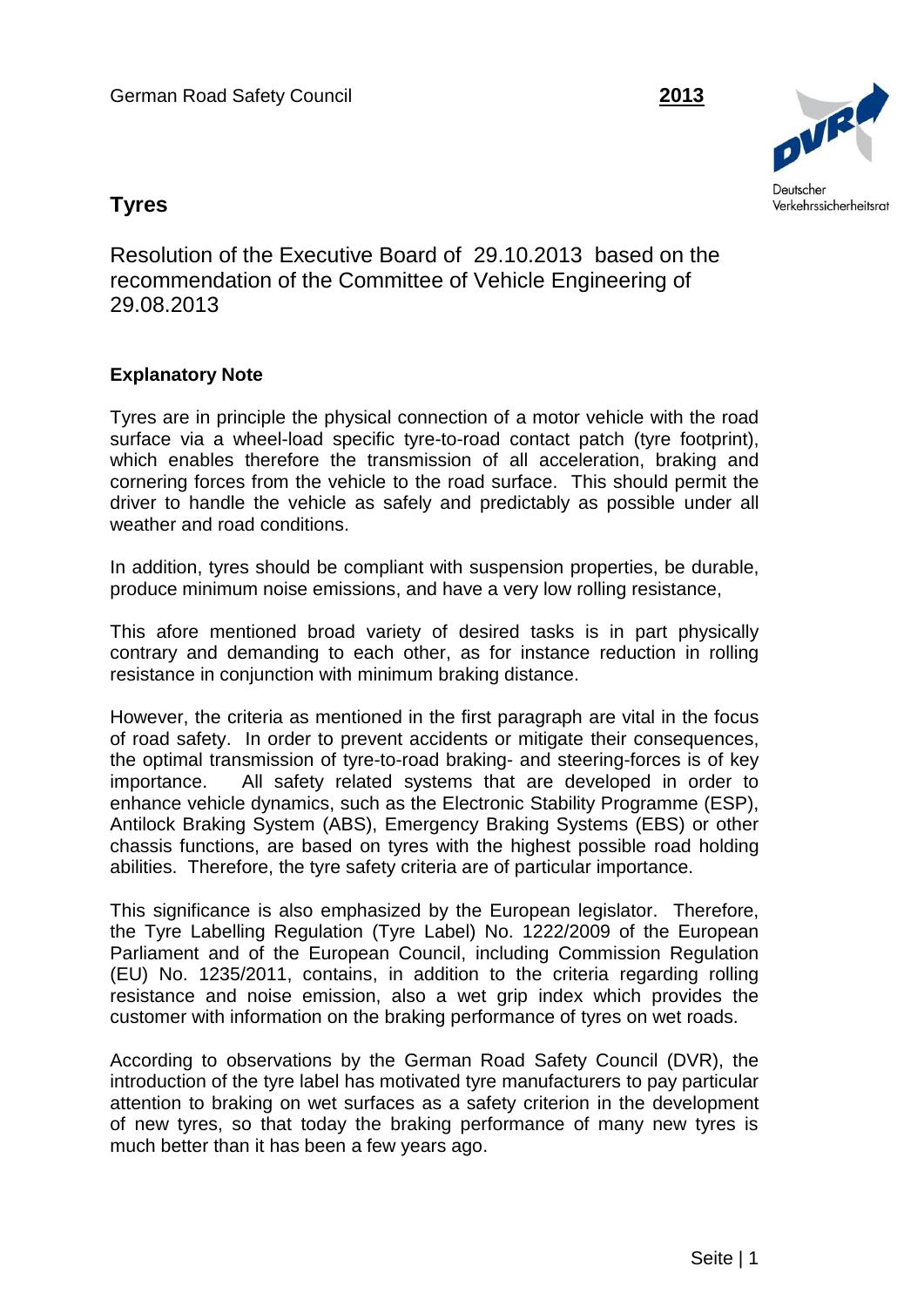#### Minimum requirements for passenger car tyres

While the tyre label aims to provide the consumer with criteria for evaluating the tyre performance in certain classes, the minimum requirements for tyres are regulated, among others, in Regulations Nos. 30 and 117 of the United Nations Economic Commission for Europe (UN/ECE). These define rules applicable to tyre dimensions, load and speed performance tests as well as wear indicators.

Functional requirements for C1 tyres related to adhesion on wet surfaces are regulated in Regulation (EC) No 661/2009 of the European Parliament and of the Council of 13 July 2009 concerning "type-approval requirements for the general safety of motor vehicles, their trailers and systems, components and separate technical units intended therefore". This regulation refers to UN/ECE Regulation No. 117 and establishes, for the first time, a specific minimum wet grip index "G" for ordinary road-type tyres or, respectively, winter tyres of the category C1 (tyres for passenger cars) as the minimum level. For normal C1 road tyres, i.e. summer tyres, this level was set as  $G \ge 1.1$ .

The DVR considers this limit to be too low.

To achieve speed reduction of a road vehicle by means of braking is a key element to prevent accidents or reduce their severity. The minimum wet grip index of 1.1 corresponds to class E of the tyre labelling regulation. For the categorization of passenger car tyres regarding wet grip performance, this results in a difference of a braking distance of approximately 13 meters when braking from 80 km/h on a wet road when comparing class A and class E tyres. This means that a vehicle fitted with class E tyres is still moving with a remaining speed of approximately 40 km/h, whereas a vehicle fitted with class A tyres is already at rest. With higher initial speed, the remaining vehicle impact velocity will also be correspondingly higher.

At least for the category of summer tyres, i.e. those tyres which are not marked with the snowflake symbol (Three Peak Mountain Symbol) according to ECE Regulation No. 117.02, limit values for wet grip performance should be introduced, which exclude the wet grip class E according to the label. This means that ECE Regulation 117 and Regulation No 661/2009 of the European Parliament and of the Council concerning type-approval of motor vehicles ought to be amended, and that for normal C1 road tyres the minimum wet grip index should be set at least at  $G \ge 1.25$ , which corresponds to the wet grip class C.

DVR considers this a demand that could be implemented since a great number of the C1 summer tyres on the market, which are provided with a label, already meet the requirements of the wet grip classes A to C.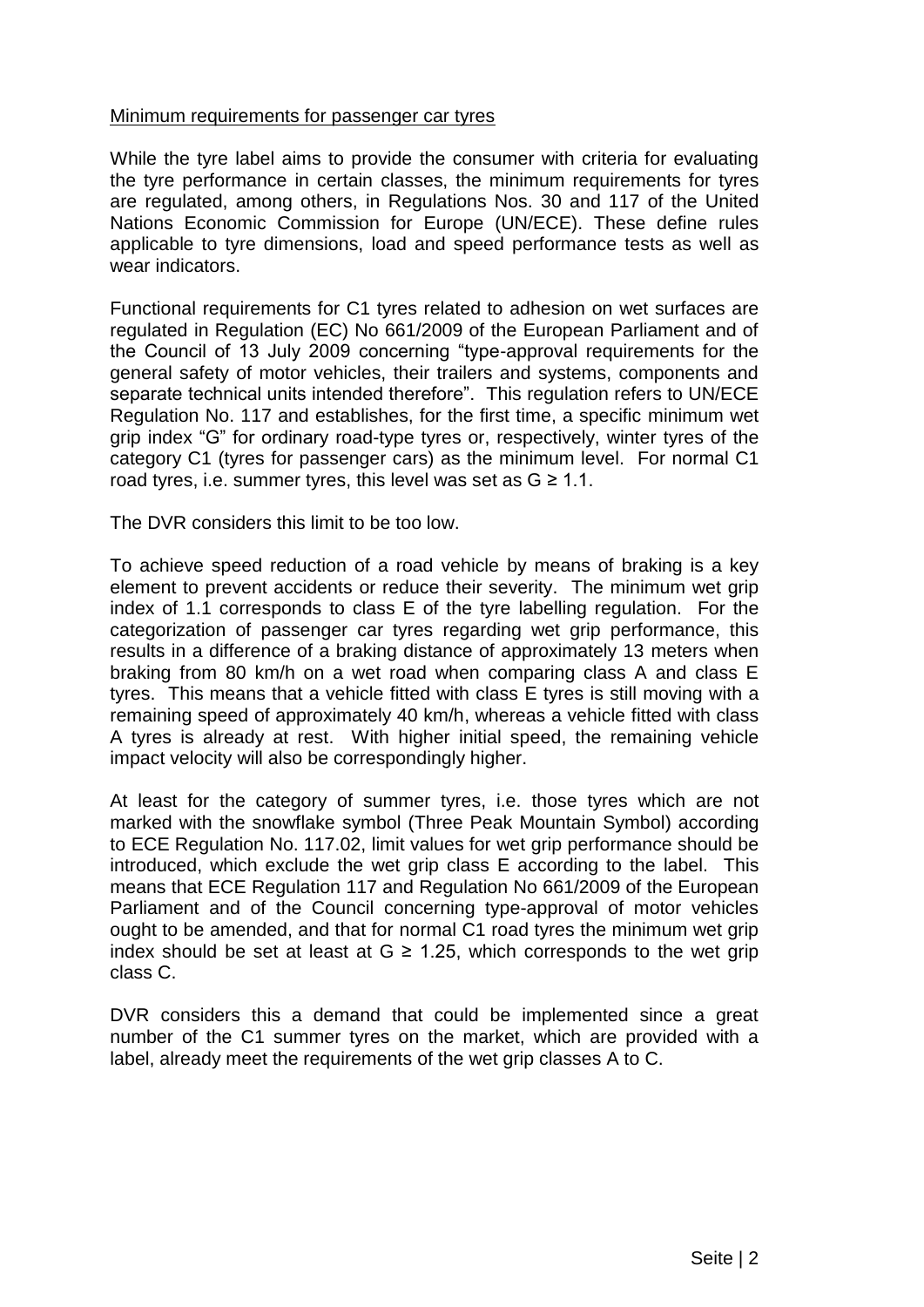## Minimum requirements for commercial vehicle tyres

So far, no minimum wet grip indices are defined by ECE regulation for the type approval of tyres for light commercial vehicles (C2 tyres) and heavy commercial vehicles and buses (C3 tyres) (see Note 1).

Passenger cars, light and heavy commercial vehicles and buses are sharing the roads simultaneously. Particularly in emergency situations it is vital, that the braking performance of all vehicles involved in such case does not differ significantly from each other in order to avoid rear-end collisions, specifically impacts of heavy commercial vehicles or buses into cars ahead. The minimum wet grip indices, which are of significance for the braking distance, should therefore not differ too much between vehicle categories.

For Class C2 tyres, the minimum wet grip index G should be set at least at G ≥1.1.

For Class C3 tyres, this value should be set at least at  $G \ge 0.95$ .

Over 90% of the C2 and C3 tyres currently on the market meet these limits. Therefore, these minimum requirements can be implemented without major effort.

An exception to this rule may be allowed for commercial vehicle tyres for special vehicles used for instance in the mining sector or for crane trucks.

## Winter Tyres

Winter tyres are marked with the Three Peak Mountain Symbol. Basically their function is to provide good traction in typical wintery conditions with ice, snow, slush, wet surfaces or black ice on the roads. Because of these required properties, the wet grip levels of typical winter tyres are usually poorer than those of summer tyres.

Therefore, compliance with the criteria for the minimum wet grip index for C1, C2 and C3 summer tyres cannot be applied to these winter tyres.

The following limits should be set for each of the following classes of winter tyres: C1: G ≥ 1.15; C2: G ≥ 1.0;C3: G ≥ 0.85.

Special winter tyres for Scandinavian countries should be exempted from this regulation.

## Market Surveillance

The European Tyre Labelling Regulation regulates in particular the classification of tyres in terms of rolling resistance, noise emission and wet grip. Information about the wet grip classes is used by customers for their individual buying decision.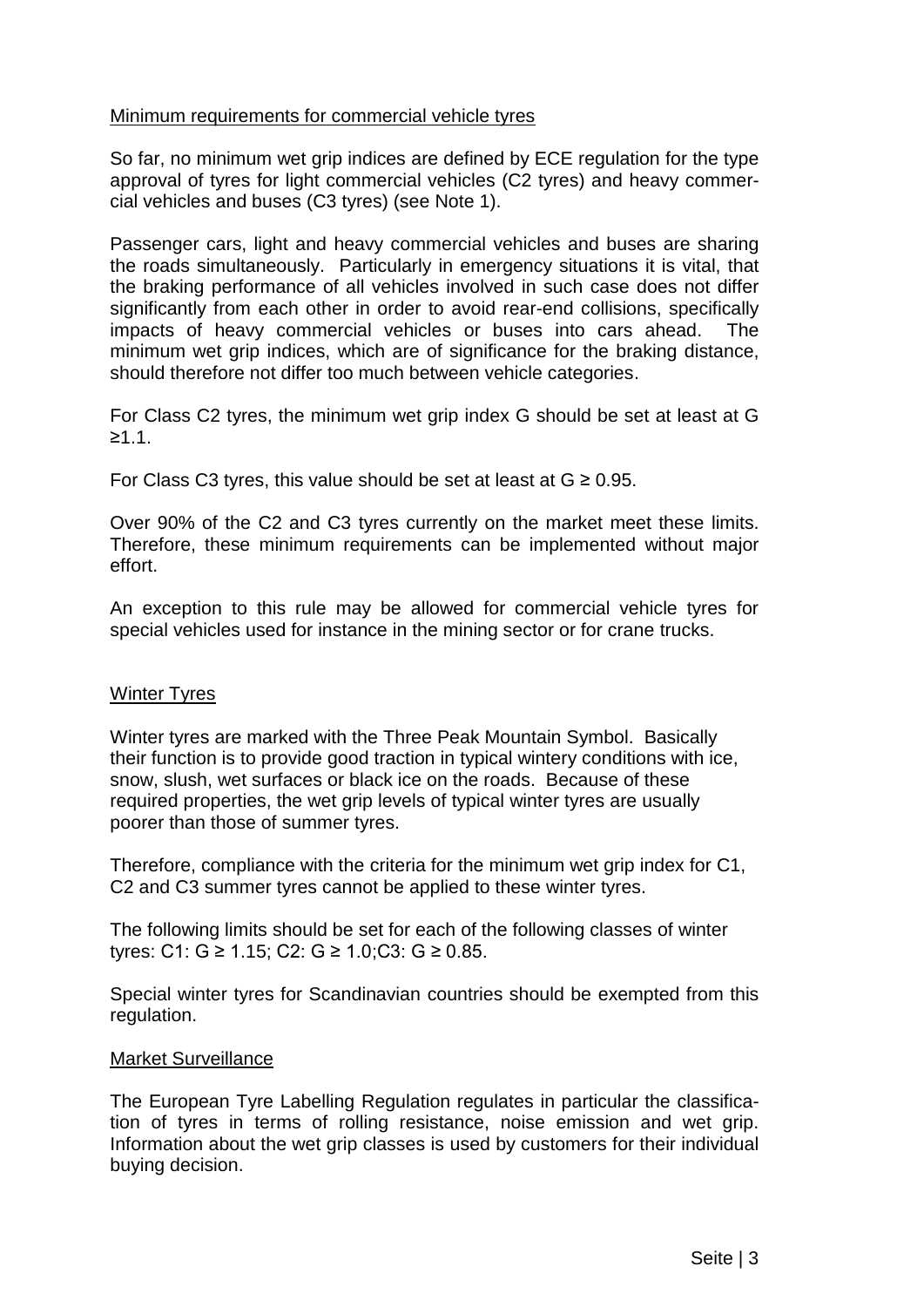It is, however, necessary to ensure that these measurements are performed according to the given technical specifications and that the classifications derived from these are correct. Unfortunately, recent tyre tests have shown that not all information on the labels is true.

To protect the consumers and to enable them to assess the tyre characteristics properly, in particularly the safety features of tyres, effective market surveillance is to be carried out.

#### **Recommendations**

Given the outstanding significance of tyres for braking ability and lateral control, resulting in the safe operation and accident prevention of motor vehicles, DVR recommends:

- 1. The regulation No. 661/2009 of the European Parliament and the Council for Type Approval of vehicles as well as the Regulation No. 117.02 of the Economic Commission of the United Nations for Europe (UN/ECE) should be amended in such a way that for normal passenger car C1 tyres (summer tyres) the minimum wet grip index G is set at ≥1.25.
- 2. All C2 tyres (light commercial vehicles) should at least meet the minimum wet grip index of  $G \geq 1.1$ .
- 3. All C3 tyres (heavy commercial vehicles and busses) should at least meet the minimum wet grip index of  $G \geq 0.95$ .
- 4. All C1 winter tyres should at least meet the minimum wet grip index G of 1.15. Accordingly, the minimum wet grip index G for C2 winter tyres should be set at 1.0 and for C3 winter tyres at 0.85.
- 5. Special tyres for passenger cars, so-called "Scandinavian winter tyres" (e.g. spikes tyres), should be exempted from this regulation.
- 6. An exception to these regulations may be considered for C2 and C3 tyres for commercial vehicle tyres for special operations. .
- 7. The official document "ECE/TRANS/WP.29/GRRF/2013/9, Proposal for Amendments to Regulation No. 117", dated 7th December 2012 and discussed in the  $74^{t\overline{h}}$  Session of GRRF 19-22 February 2013 should be amended in accordance with the above noted minimum wet grip values G for C1, C2 and C3 tyres, which are recommended by DVR.
- 8. The German Road Safety Council welcomes the new European Tyre Labelling Regulation. The market surveillance of the Federal States should include a monitoring of the compliance with the Labelling Regulation as one of their focal points.